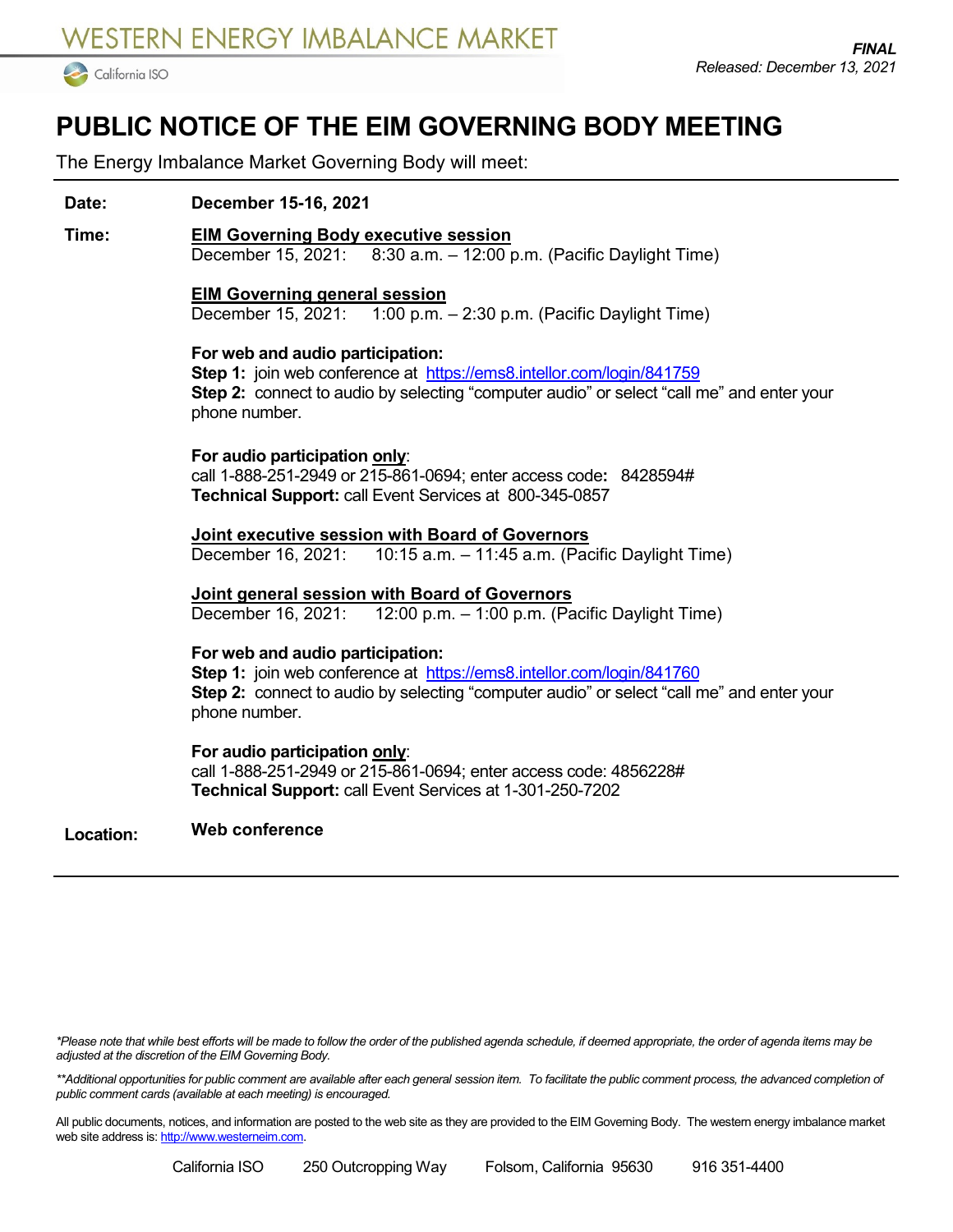

During the above-noticed meeting, the EIM Governing Body will discuss and possibly take action on the following agenda items:\*

# **EXECUTIVE SESSION**

# **December 15, 2021: 8:30 a.m. – 12:00 p.m.**

- 1) Decision on executive session minutes: October 20, 2021 and November 22, 2021
- 2) EIM Governing Body planning
- 3) DMM Oversight Committee update
- 4) Department of Market Monitoring briefing
- 5) EIM Governing Body planning
- 6) EIM Governing Body personnel
- 7) Future agenda items

# **GENERAL SESSION**

# **December 15, 2021 1:00 p.m. – 2:30 p.m.**

- 1) Public comment\*\*
- 2) Decision on general session minutes
	- October 20, 2021
- 3) CEO report
- 4) Body of State Regulators update
- 5) Regional Issues Forum update
- 6) Briefing on EIM resource sufficiency evaluation initiative
- 7) DMM briefing on EIM resource sufficiency testing
- 8) EIM benefits update
- 9) EIM implementation update
- 10) Briefing on EIM Governing Body market expert
- 11) Informational reports
	- EIM Governing Body policy calendar
	- Stakeholder initiatives milestones
- 12) Future agenda items

## **JOINT EXECUTIVE SESSION WITH BOARD OF GOVERNORS**

## **December 16, 2021: 10:15 a.m. – 11:45 a.m.**

- 1) Briefing on three year roadmap and annual plan
- 2) Board and EIM Governing Body planning
- 3) Future agenda items

*\*Please note that while best efforts will be made to follow the order of the published agenda schedule, if deemed appropriate, the order of agenda items may be adjusted at the discretion of the EIM Governing Body.*

\*\*Additional opportunities for public comment are available after each general session item. To facilitate the public comment process, the advanced completion of *public comment cards (available at each meeting) is encouraged.*

All public documents, notices, and information are posted to the web site as they are provided to the EIM Governing Body. The western energy imbalance market web site address is[: http://www.westerneim.com.](http://www.westerneim.com/)